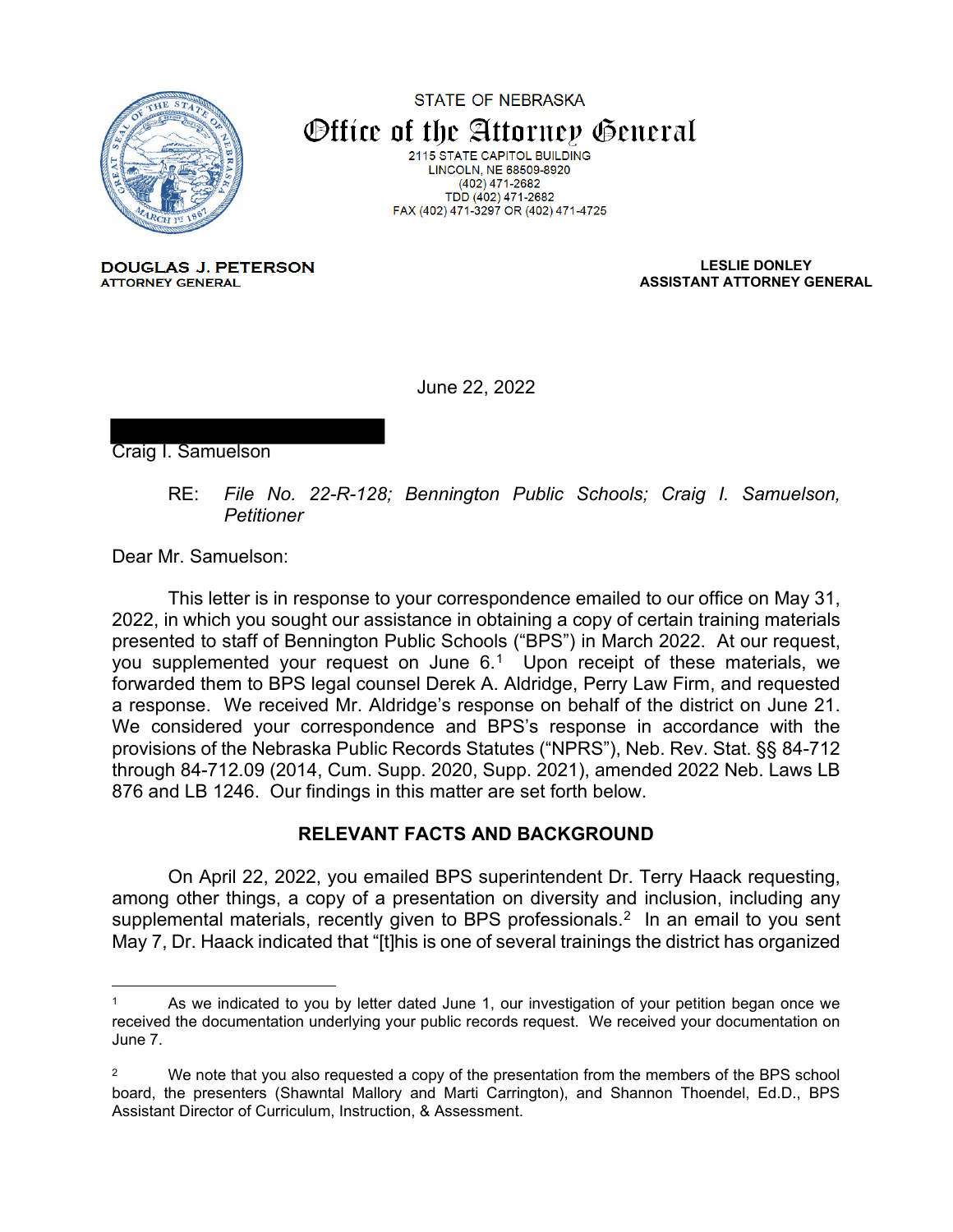and presented to teachers and staff over the past two years on the topics of diversity, equity, and inclusion. The training presentation belongs to the presenters of the training. The school district does not have rights to this material, nor may we share it with the public without permission."

According to Mr. Aldridge, BPS administration engaged Equity Nerd, LLC in early 2022 "to prepare and present certain diversity, inclusion and equity education to Bennington teaching staff and students." As set out in the engagement proposal, a prerecorded student training would first be given to high school students, followed by two live training sessions for faculty and staff. Equity Nerd was solely responsible for preparing the content and format of the sessions.

Sometime in February or March 2022, the parties decided to start the training with the two staff sessions. The first session—"Building Awareness"—was held on March 11, 2022, and consisted of an oral presentation by Ms. Mallory and Ms. Carrington. A PowerPoint presentation was also used by the presenters. With respect to the PowerPoint, Mr. Aldridge states:

The PowerPoint presentation was created by Equity Nerd. Bennington did not create, and was not involved in the creation of, the PowerPoint presentation. The engagement proposal between Bennington and Equity Nerd did not require Equity Nerd to create or prepare a PowerPoint presentation. The engagement proposal between Bennington and Equity Nerd did not require Equity Nerd to use any visual presentation as part of the education sessions. The engagement proposal between Bennington and Equity Nerd does not give Bennington any rights or privileges in any visual presentations created or prepared by Equity Nerd.

The PowerPoint was contained on a laptop owned and used by Equity Nerd. Equity Nerd brought the laptop used to present the PowerPoint; Bennington did not supply the laptop for Equity Nerd's use. Bennington was not provided a copy of the PowerPoint created and used by Equity Nerd.

Mr. Aldridge informs us that BPS paid \$3,500, or one-half of the total cost for the sessions at the time of engagement. He states that "[a]fter receiving some negative comments from staff, Bennington suspended the education sessions by Equity Nerd. No other education sessions have been presented by Equity Nerd."

You have asked that this office determine whether Nebraska's public records law allows you to receive a copy of the requested materials.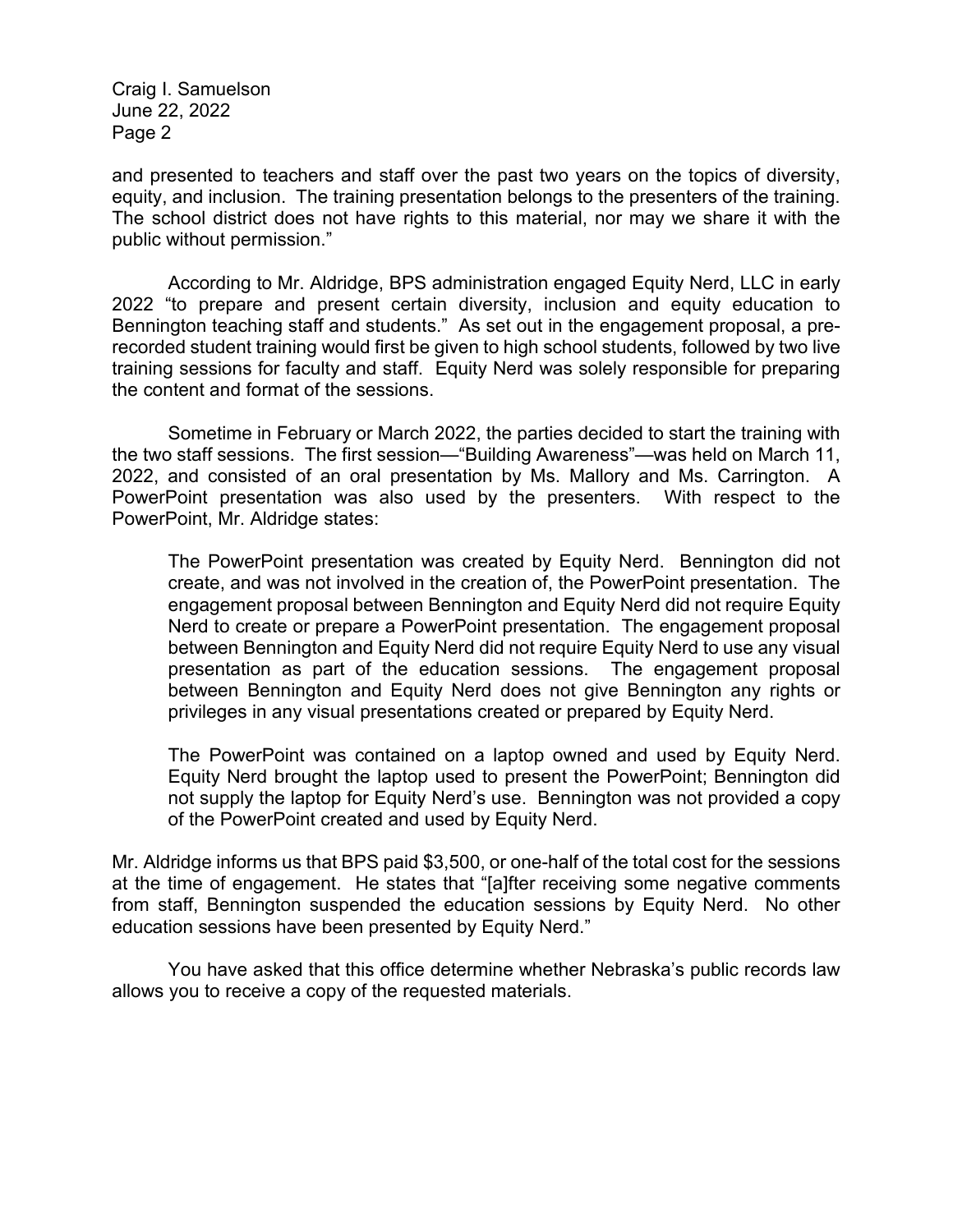## **DISCUSSION**

The basic rule for open public records in Nebraska is found at Neb. Rev. Stat. § 84- 712 of the NPRS. That statute provides, in pertinent part:

Except as otherwise expressly provided by statute, all citizens of this state and all other persons interested in the examination of the public records as defined in section 84-712.01 are hereby fully empowered and authorized to (a) examine such records, and make memoranda, copies using their own copying or photocopying equipment in accordance with subsection (2) of this section, and abstracts therefrom, all free of charge, during the hours the respective offices may be kept open for the ordinary transaction of business and (b) except if federal copyright law otherwise provides, obtain copies of public records in accordance with subsection (3) of this section during the hours the respective offices may be kept open for the ordinary transaction of business.

"Public records" in Nebraska

include all records and documents, regardless of physical form, *of or belonging to* this state, any county, city, village, political subdivision, or tax-supported district in this state, or any agency, branch, department, board, bureau, commission, council, subunit, or committee of any of the foregoing.

Neb. Rev. Stat. § 84-712.01(1) (2014) (emphasis added). The purpose of § 84-712 of the NPRS is "to guarantee that public government records are public." Introducer's Statement of Purpose for LB 505, 72<sup>nd</sup> Nebraska Legislature (1961).

Mr. Aldridge asserts that the requested PowerPoint is not a record "of or belonging to" the district. He calls our attention to the Nebraska Supreme Court case *Evertson v. City of Kimball*, 278 Neb. 1, 767 N.W.2d 751 (2009), where the court considered whether records in the possession of a private party were public records subject to disclosure. In *Evertson,* two citizens sought a copy of a written report relating to an investigation commissioned by the mayor and generated by outside investigators. The city indicated that no such report existed. The citizens then filed a mandamus action asking the court to order the disclosure of the report. The trial court eventually issued an order directing the city to produce a report generated during the investigation, finding that it was a public record and that no statutory exceptions to disclosure applied. *Id.* at 5, 767 N.W.2d at 757.

On appeal, the Nebraska Supreme Court initially considered whether the NPRS required physical possession of the requested materials:

The City argues that the "of or belonging to" language in § 84-712.01 means a public body must have ownership of, as distinguished from a right to obtain, materials in the hands of a private entity. But the City's narrow reading of the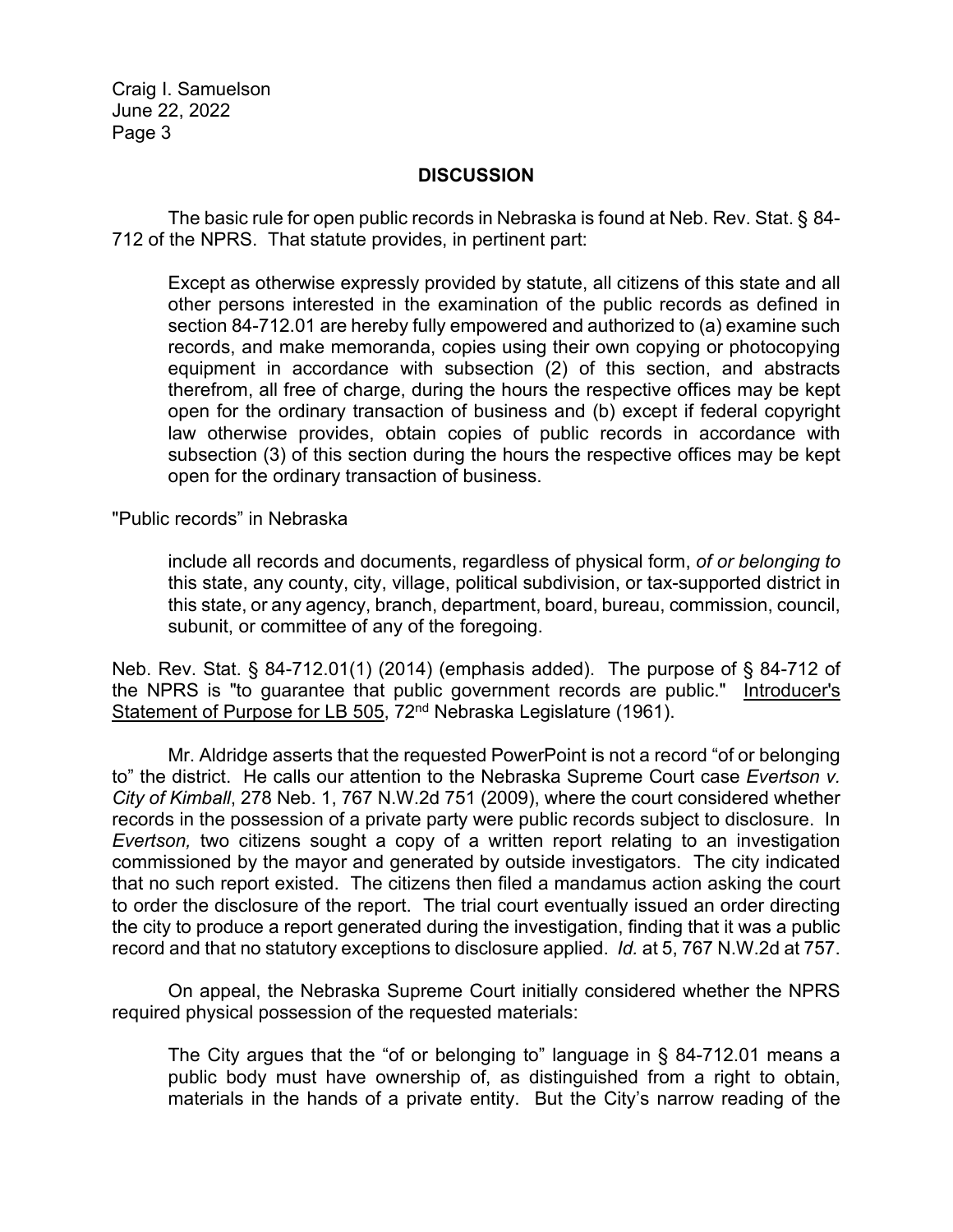> statute would often allow a public body to shield records from public scrutiny. It could simply contract with a private party to perform one of its government functions without requiring production of any written materials. Section 84-712.01 does not require a citizen to show that a public body has actual possession of a requested record. Construing the "of or belonging to" language liberally, as we must, this broad definition includes any documents or records that a public body is entitled to possess—regardless of whether the public body takes possession. The public's right of access should not depend on where the requested records are physically located. Section 84-712.01(3) does not permit the City's nuanced dance around the public records statutes.

*Id.* at 9, 767 N.W.2d at 759-760.

The court then applied a test, adapted from the Ohio Supreme Court, "to determine whether a public body is entitled to records in the possession of a private party for purposes of disclosure." *Id.* at 12, 767 N.W.2d at 761. Under the test, the following requirements must be met:

(1) The public body, through a delegation of its authority to perform a government function, contracted with a private party to carry out the government function; (2) the private party prepared the records under the public body's delegation of authority; (3) the public body was entitled to possess the materials to monitor the private party's performance; and (4) the records are used to make a decision affecting public interest.

*Id.* at 12, 767 N.W.2d at 761. Applying the test to the circumstances involving the city and its investigation, the court found that the mayor had delegated his authority to investigate allegations of wrongdoing by city officials to outside investigators. The investigators created records under this delegation of authority, and the mayor used the information in the records in his decision to terminate a city employee. In addition, the city did not claim that the mayor did not have the right to access the records to monitor the investigators' performance. Thus, the court concluded that the investigators' reports were public records under § 84-712.01(1). *Id.* at 12-13, 767 N.W.2d at 761-762[.3](#page-3-0)

In the present case, Mr. Aldridge argues that application of the *Evertson* test to the records sought here supports the district's conclusion that the PowerPoint is not a public record. He asserts that providing the education sessions is not a "governmental function," and that the education is neither part of the student curriculum nor required under the teacher collective bargaining agreement.<sup>4</sup> Thus, since no governmental function is

<span id="page-3-0"></span>However, the court also found that the trial court erred by not finding that the investigatory records exception in Neb. Rev. Stat. § 84-712.05(5) provided a basis to withhold the requested materials.

<span id="page-3-1"></span>Mr. Aldridge indicates that BPS administration believed the "sessions would provide a societal benefit." In this respect, the administration believed that helping students and staff "have a greater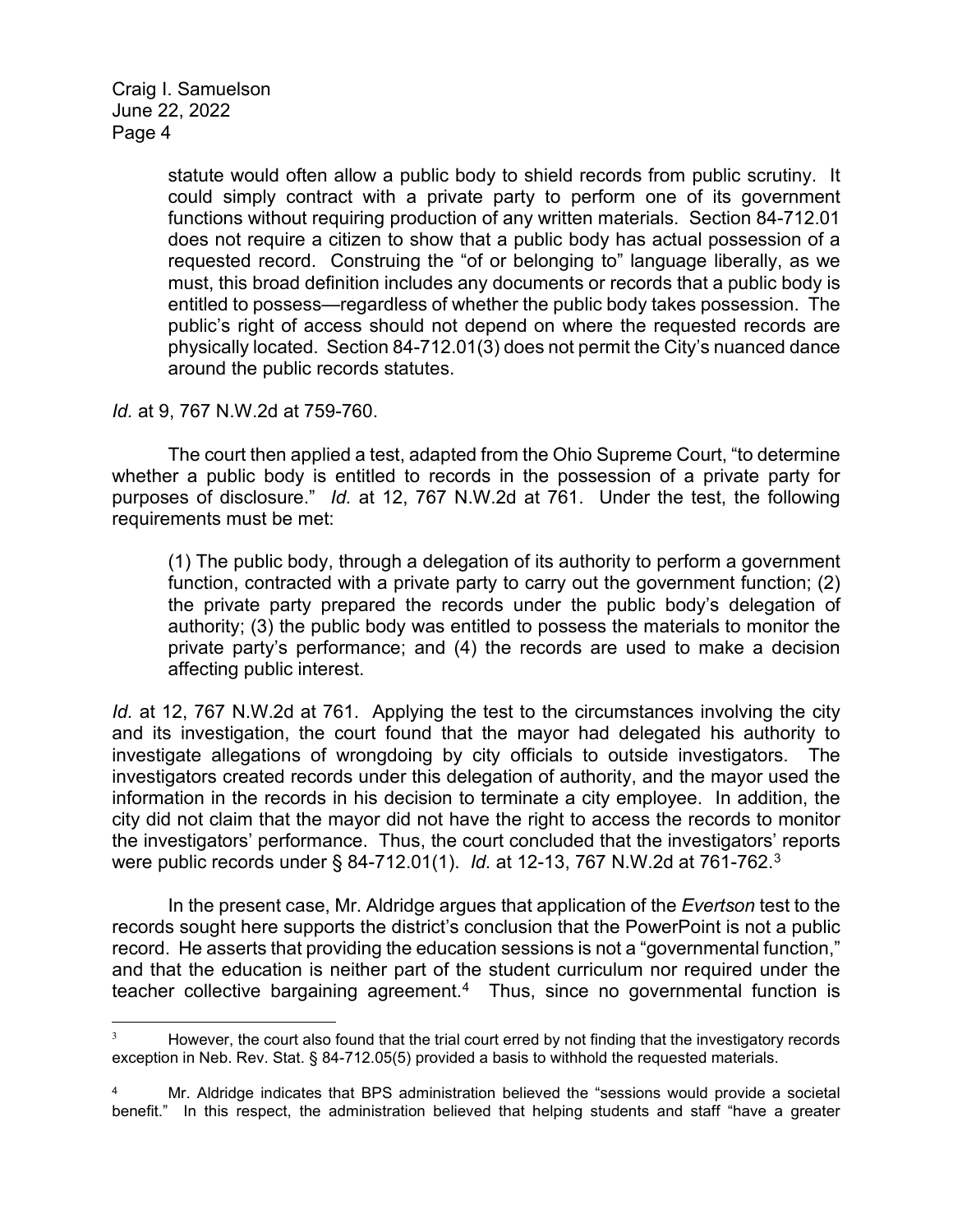implicated, BPS could not delegate its authority to Equity Nerd. Mr. Aldridge states that "[t]his is clearly evident by the fact that Bennington did not direct or control the form or content of the education sessions by Equity Nerd. Instead, Bennington relied entirely on Equity Nerd, and its principals, to bring their expertise on the matter to the education sessions." He asserts that BPS "is not entitled to possess the PowerPoint prepared by Equity Nerd." There was nothing in the engagement proposal requiring Equity Nerd to prepare written materials for the education sessions or which gave BPS the right to access any written materials. As to the last requirement, Mr. Aldridge asserts that BPS has not, and will not, use the PowerPoint "to make any decisions affecting either the school district or the public in general."

We have carefully considered whether the PowerPoint presentation developed and used by Ms. Mallory and Ms. Carrington during their "Building Awareness" session is a public record of or belonging to BPS. It seems to us that BPS's engagement with Equity Nerd was governmental in some form since the school district expended funds to pay for half of the training.<sup>5</sup> However, notwithstanding that fact, we generally agree that the training sessions on diversity, inclusion and equity contemplated here do not constitute a "government function" and that no authority to perform a government function was ever delegated to Equity Nerd by the district. And even if BPS's engagement with Equity Nerd can be considered a delegation of a government function, BPS was not entitled to possess the materials under subsection (3) of the test. To reiterate, the engagement proposal did not require Equity Nerd to create a PowerPoint or use one during its presentation. The engagement proposal did not give BPS any rights or privileges in any visual or written presentations created by Equity Nerd. The PowerPoint is simply not a record "of or belonging to" BPS, and we therefore decline to order its disclosure.<sup>[6](#page-4-1)</sup>

understanding of important citizenship topics (such as identity understanding, inclusion and equity language choices, cultural awareness, identity/diversity biases, and microaggression) may foster a more cohesive environment for all—both in school and outside of school."

<span id="page-4-0"></span><sup>5</sup> *See Aksamit Resource Management LLC v. Nebraska Pub. Power Dist.*, 299 Neb. 114, 122, 907 N.W.2d 301, 307-08 (2018) ("The Legislature intended that courts liberally construe §§ 84-712 to 84-712.03 for disclosure 'whenever any . . . political subdivision . . . record of receipt . . . or expenditure involving public funds is involved.' And it does so 'in order that the citizens of this state shall have the full right to know of and have full access to information on the public finances of . . . the public bodies and entities created to serve them.'").

<span id="page-4-1"></span> $6$  Our conclusion is consistent with previous dispositions where we determined that certain documents prepared by the Big Ten Task Force for Emerging Infectious Diseases and the Big Ten Conference were not public records "of or belonging to" the University of Nebraska. *See File No. 20-R-129; University of Nebraska; Alan Blinder, The New York Times Company, Petitioner* (September 18, 2020) and *File No. 20-R-132; University of Nebraska; Andy Wittry, Petitioner* (October 13, 2020), respectively. Both letters are available at [https://ago.nebraska.gov/disposition-letters.](https://ago.nebraska.gov/disposition-letters)